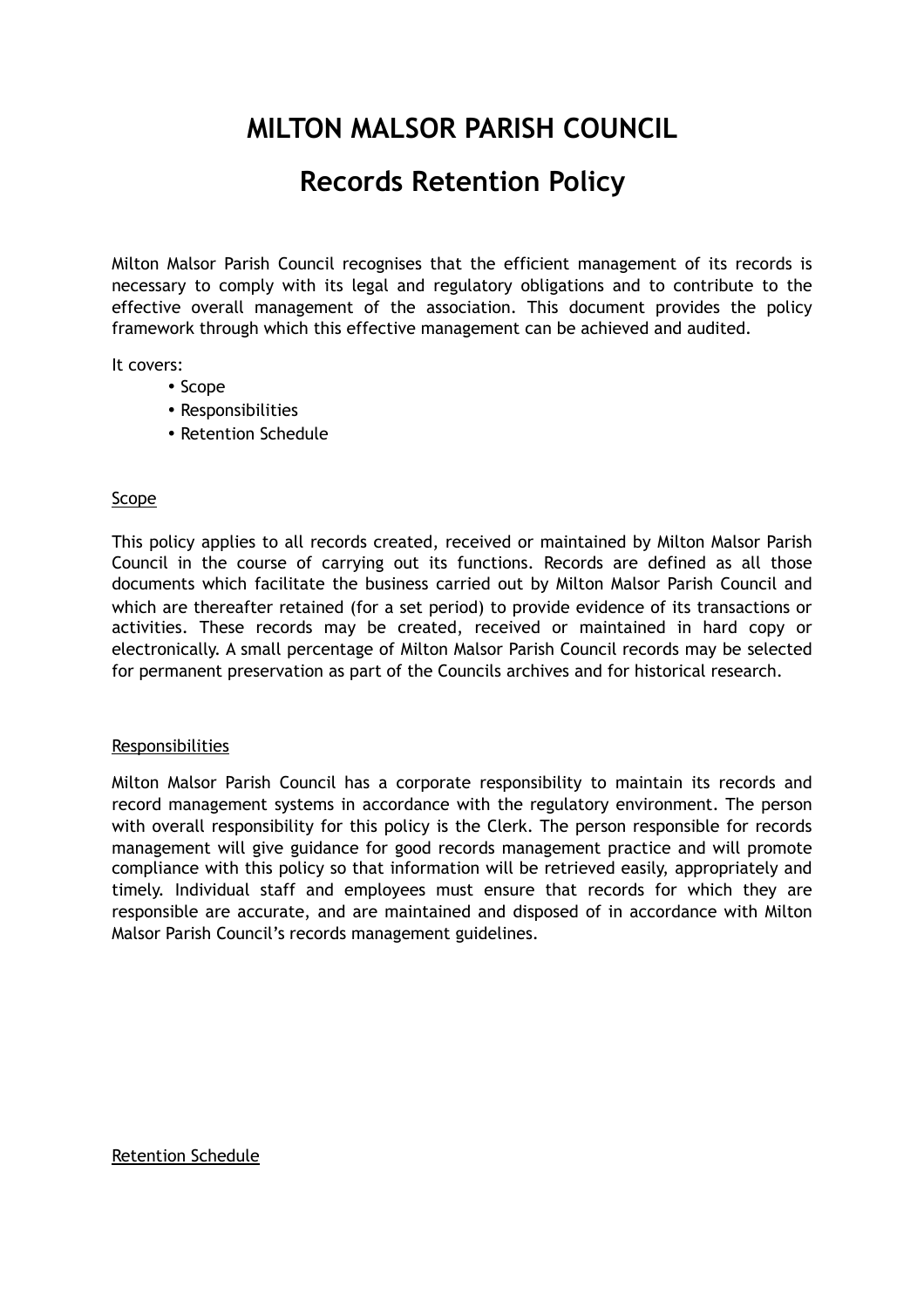The retention schedule refers to record series regardless of the media in which they are stored.

| Document                                                         | <b>Minimum Retention Period</b>  | Reason                        |
|------------------------------------------------------------------|----------------------------------|-------------------------------|
| <b>Minutes</b>                                                   |                                  |                               |
| Minutes of Council meetings                                      | Indefinite                       | Archive                       |
| Minutes of committee<br>meetings                                 | Indefinite                       | Archive                       |
| <b>Employment</b>                                                |                                  |                               |
| Staff employment contracts                                       | 6 years after ceasing employment | Management                    |
| Staff payroll information                                        | 3 years                          | Management                    |
| Staff references                                                 | 6 years after ceasing employment | Management                    |
| <b>Application forms</b><br>(interviewed - unsuccessful)         | 6 months                         | Management                    |
| <b>Application forms</b><br>(interviewed - successful)           | 6 years after ceasing employment | Management                    |
| Disciplinary files                                               | 6 years after ceasing employment | Management                    |
| Staff appraisals                                                 | 6 years after ceasing employment | Management                    |
| <b>Finance</b>                                                   |                                  |                               |
| Scales of fees and charges                                       | 6 years                          | Management                    |
| Receipt and payment<br>accounts                                  | 6 years                          | <b>VAT</b>                    |
| <b>Bank statements</b>                                           | Last completed audit year        | Audit                         |
| Cheque book stubs                                                | Last completed audit year        | Audit                         |
| Paid invoices                                                    | Last completed audit year        | <b>VAT</b>                    |
| Paid cheques                                                     | Last completed audit year        | <b>Limitation Act</b><br>1980 |
| Payroll records                                                  | 3 years                          | <b>HMRC</b>                   |
| Petty cash accounts                                              | Last completed audit year        | Audit                         |
| <b>Insurance</b>                                                 |                                  |                               |
| Insurance policies                                               | 6 years after policy end         | Management                    |
| Certificates for Insurance<br>against liability for<br>employees | 6 years after policy end         | Management                    |
| <b>Certificates for Public</b><br>Liability                      | 6 years after policy end         | Management                    |
| Insurance claim records                                          | 6 years after policy end         | Management                    |